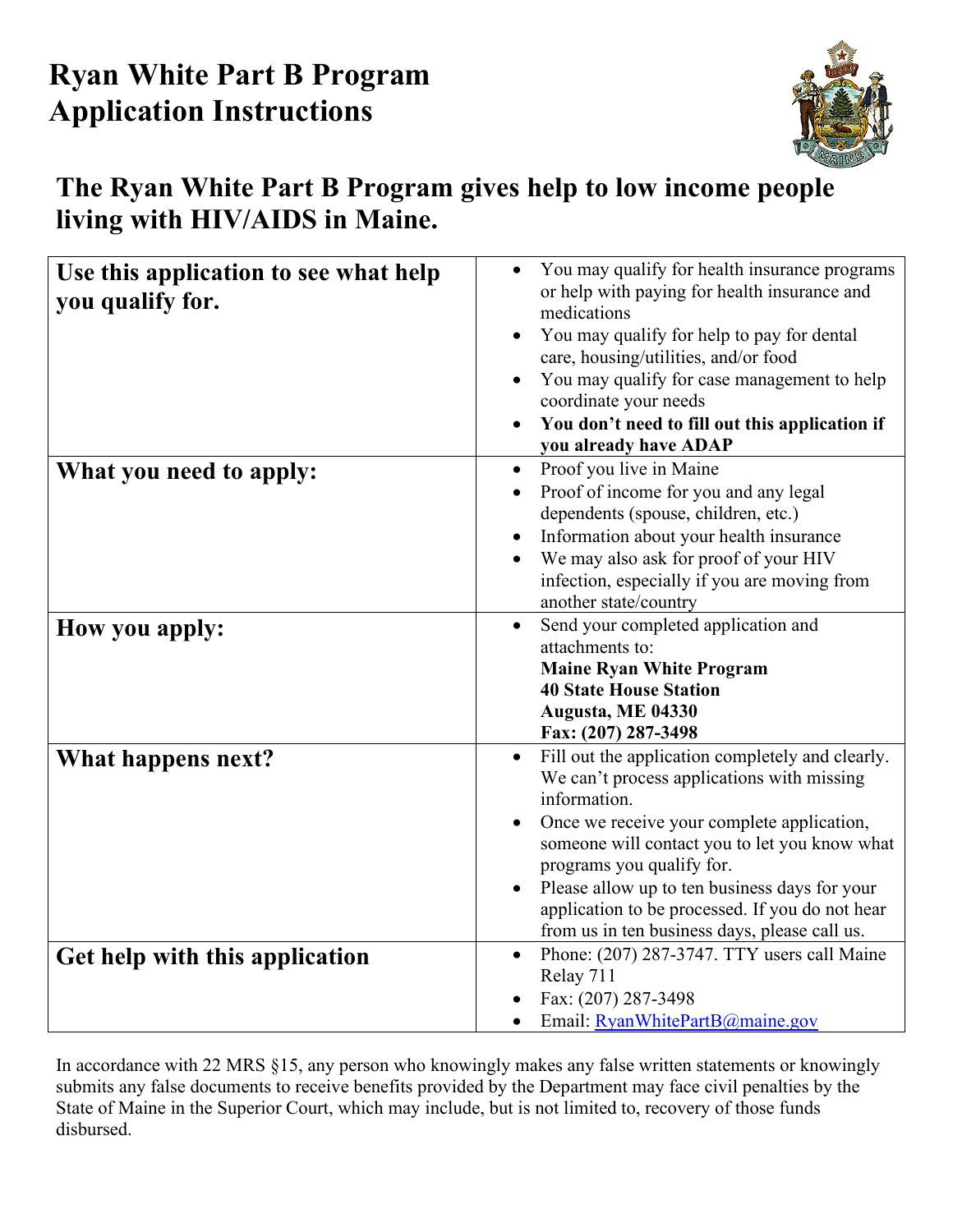The Department of Health and Human Services ("DHHS") does not discriminate on the basis of disability, race, color, sex, gender, sexual orientation, age, national origin, religious or political belief, ancestry, familial or marital status, genetic information, association, previous assertion of a claim or right, or whistleblower activity, in admission or access to, or the operation of its policies, programs, services, or activities, or in hiring or employment practices. This notice is provided as required by and in accordance with Title II of the Americans with Disabilities Act of 1990 ("ADA"); Title VI of the Civil Rights Act of 1964, as amended; Section 504 of the Rehabilitation Act of 1973, as amended; Age Discrimination Act of 1975; Title IX of the Education Amendments of 1972; Section 1557 of the Affordable Care Act; the Maine Human Rights Act; Executive Order Regarding State of Maine Contracts for Services; and all other laws and regulations prohibiting such discrimination. Questions, concerns, complaints or requests for additional information regarding the ADA and *hiring or employment practices* may be forwarded to the DHHS ADA/EEO Coordinators at 11 State House Station, Augusta, Maine 04333-0011; 207-287-4289 (V); 207-287-1871(V); or Maine Relay 711 (TTY). Questions, concerns, complaints or requests for additional information regarding the ADA and *programs, services, or activities* may be forwarded to the DHHS ADA/Civil Rights Coordinator, at 11 State House Station, Augusta, Maine 04333-0011; 207-287-3707 (V); Maine Relay 711 (TTY); or [ADA-](mailto:ADA-CivilRights.DHHS@maine.gov)[CivilRights.DHHS@maine.gov.](mailto:ADA-CivilRights.DHHS@maine.gov) Civil rights complaints may also be filed with the U.S. Department of Health and Human Services, Office of Civil Rights, by phone at 800-368-1019 or 800-537-7697 (TDD); by mail to 200 Independence Avenue, SW, Room 509, HHS Building, Washington, D.C. 20201; or electronically at [https://ocrportal.hhs.gov/ocr/portal/lobby.jsf.](https://ocrportal.hhs.gov/ocr/portal/lobby.jsf) Individuals who need auxiliary aids for effective communication in program and services of DHHS are invited to make their needs and preferences known to the ADA/Civil Rights Coordinator. This notice is available in alternate formats, upon request.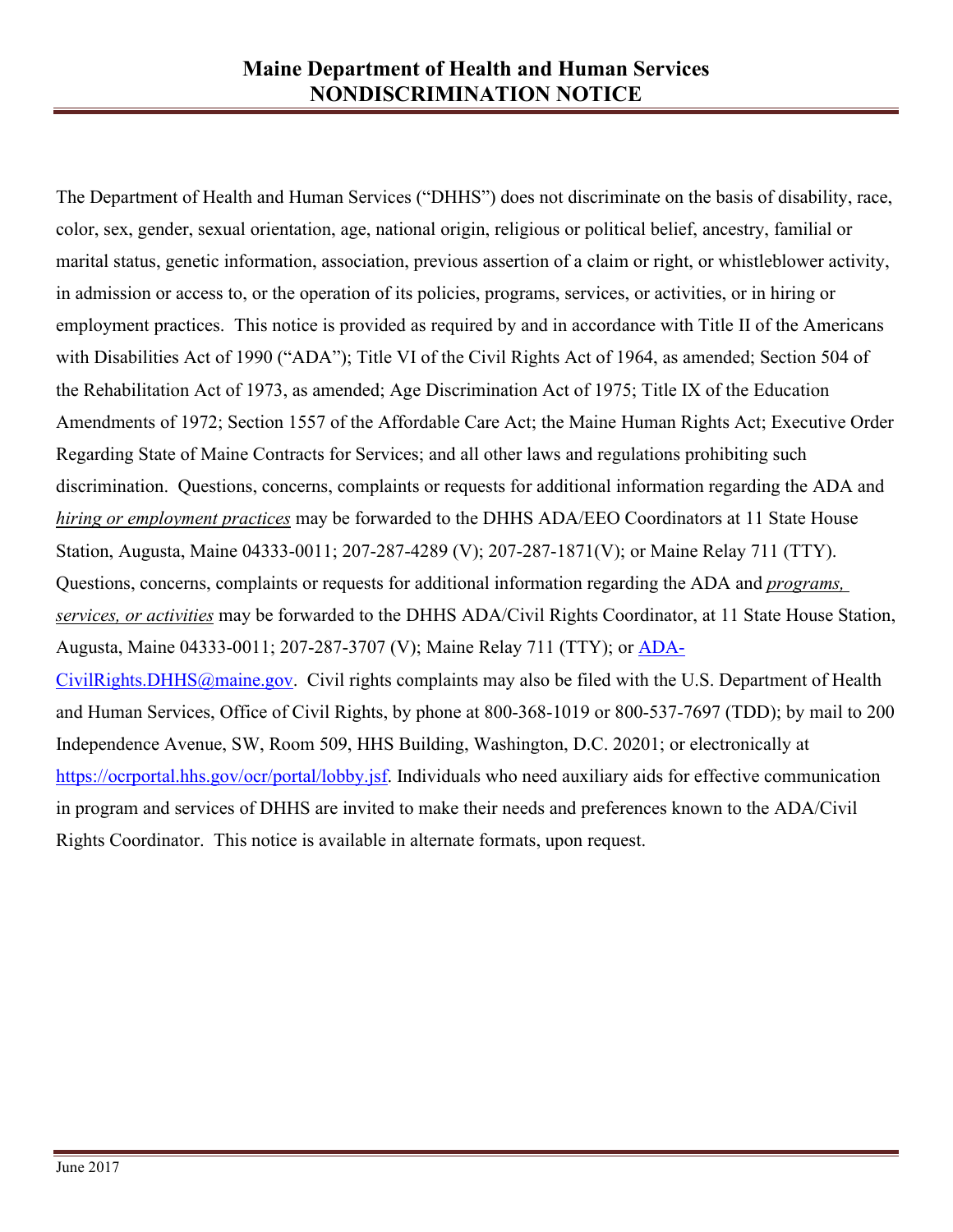# **Ryan White Part B Program Application for Services**



|                                                                                |                                                                                                | 1. Demographics |                                                                                                                                                                                                                               |  |
|--------------------------------------------------------------------------------|------------------------------------------------------------------------------------------------|-----------------|-------------------------------------------------------------------------------------------------------------------------------------------------------------------------------------------------------------------------------|--|
|                                                                                |                                                                                                |                 |                                                                                                                                                                                                                               |  |
|                                                                                |                                                                                                |                 | Middle name: What is a series of the same of the same of the same of the same of the same of the same of the same of the same of the same of the same of the same of the same of the same of the same of the same of the same |  |
|                                                                                |                                                                                                |                 |                                                                                                                                                                                                                               |  |
|                                                                                |                                                                                                |                 |                                                                                                                                                                                                                               |  |
| <b>Current gender:</b>                                                         | Male<br>Female<br>Transgender MTF<br>Transgender FTM<br>Transgender Other<br>Refused to report |                 | What pronouns do you use?                                                                                                                                                                                                     |  |
| Sex at birth:                                                                  | Male<br>Female                                                                                 |                 |                                                                                                                                                                                                                               |  |
| Date of birth: $\frac{1}{\sqrt{1-\frac{1}{2}}}\frac{1}{\sqrt{1-\frac{1}{2}}}}$ |                                                                                                |                 |                                                                                                                                                                                                                               |  |
|                                                                                |                                                                                                |                 |                                                                                                                                                                                                                               |  |
| <b>Physical home address</b>                                                   |                                                                                                |                 |                                                                                                                                                                                                                               |  |
| Address:                                                                       |                                                                                                |                 | City:                                                                                                                                                                                                                         |  |
| State: ME                                                                      | Zip:                                                                                           | County:         |                                                                                                                                                                                                                               |  |
| <b>Mailing address (if different)</b>                                          |                                                                                                |                 |                                                                                                                                                                                                                               |  |
| Address:                                                                       |                                                                                                |                 | City:                                                                                                                                                                                                                         |  |
| State:                                                                         | Zip:                                                                                           | County:         |                                                                                                                                                                                                                               |  |
| Home phone:                                                                    |                                                                                                |                 |                                                                                                                                                                                                                               |  |
| <b>Cell phone:</b>                                                             |                                                                                                |                 |                                                                                                                                                                                                                               |  |
| Other phone:                                                                   |                                                                                                |                 |                                                                                                                                                                                                                               |  |
|                                                                                |                                                                                                |                 |                                                                                                                                                                                                                               |  |
|                                                                                |                                                                                                |                 |                                                                                                                                                                                                                               |  |
| Office use only:                                                               |                                                                                                |                 | Date Entered:                                                                                                                                                                                                                 |  |
| Date Received:                                                                 | Date Complete:                                                                                 |                 | HIV verification:                                                                                                                                                                                                             |  |
| $\Box$ Approved. Ryan White ID assigned: DHS<br>(circle one)                   |                                                                                                | eHARS           | Document provided                                                                                                                                                                                                             |  |
| □ Not approved. Reason:                                                        |                                                                                                |                 | Staff initials:                                                                                                                                                                                                               |  |

Updated April 2022. Please discard previous versions. Page 1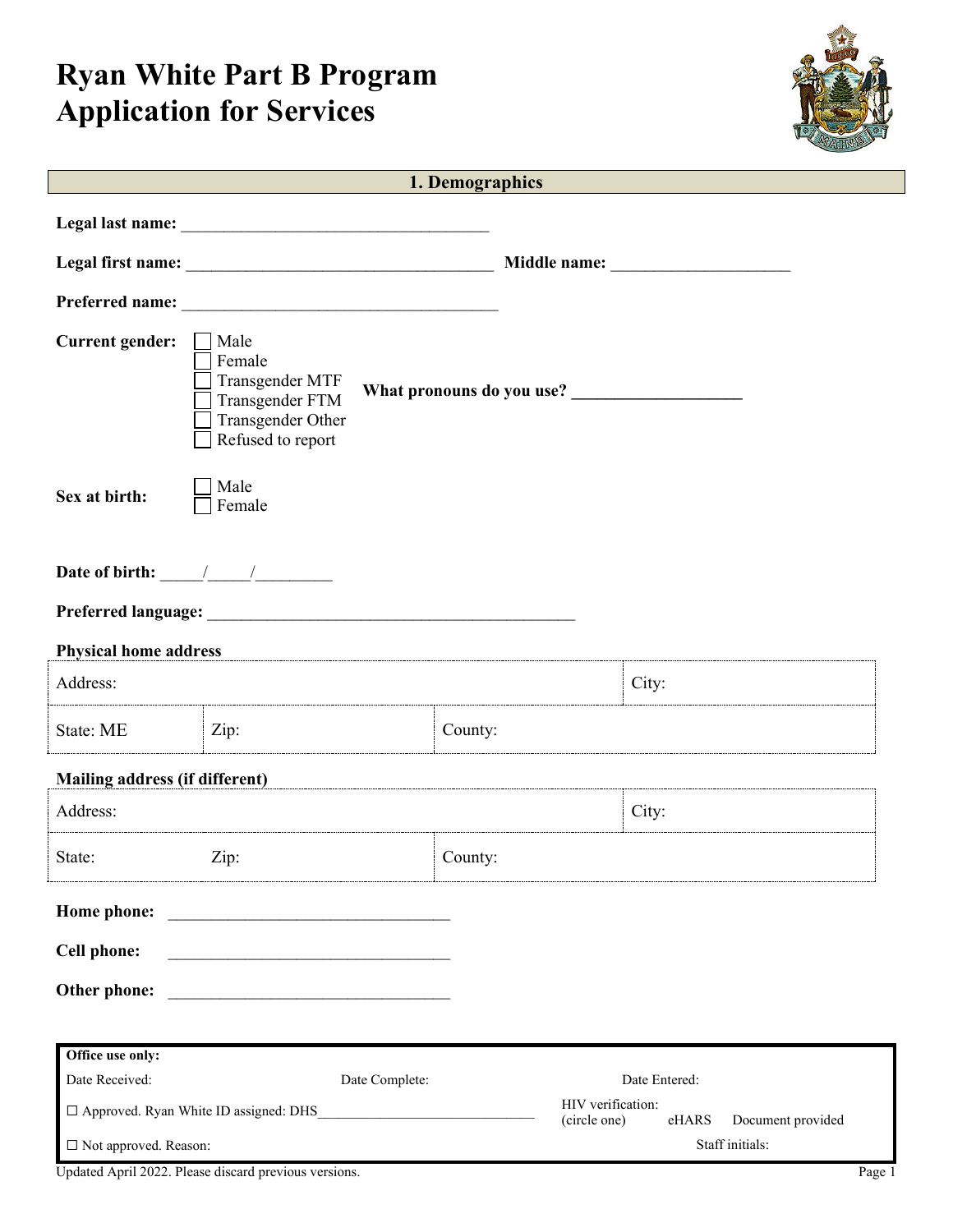| <b>Race:</b> (check all that apply)<br>Asian                                                                                                                          |
|-----------------------------------------------------------------------------------------------------------------------------------------------------------------------|
| $\Box$ Filipino<br>$\Box$ Korean<br>Asian Indian   Chinese<br>$\Box$ Japanese<br>  Vietnamese<br>Other Asian                                                          |
| <b>Black or African-American</b>                                                                                                                                      |
| American Indian or Alaska Native                                                                                                                                      |
| Other                                                                                                                                                                 |
| Native Hawaiian or Other Pacific Islander                                                                                                                             |
| Native Hawaiian Guamanian or Chamorro Samoan Other Pacific Islander                                                                                                   |
| White                                                                                                                                                                 |
| <b>Ethnicity:</b> (choose <u>one</u> )<br>Non-Hispanic<br>$\Box$ Hispanic<br>Mexican, Chicano/a Puerto Rican Cuban Other Hispanic, Latino/a, or Spanish origin        |
| <b>HIV Risk Factors:</b> (check all that apply)                                                                                                                       |
| Male to male sexual contact (MSM)<br>Perinatal transmission<br>Not reported or not identified                                                                         |
| $\Box$ Injection drug use (IDU)<br>Hemophilia/coagulation disorder                                                                                                    |
| Heterosexual contact<br>Blood transfusion/blood products                                                                                                              |
| <b>HIV Status:</b>                                                                                                                                                    |
| CDC-defined AIDS                                                                                                                                                      |
| HIV-positive, AIDS status unknown                                                                                                                                     |
| $\Box$ HIV-positive, not AIDS                                                                                                                                         |
|                                                                                                                                                                       |
| Case manager:                                                                                                                                                         |
|                                                                                                                                                                       |
| Veteran of the US Armed Services? $\Box$ Yes<br>  No                                                                                                                  |
| <b>Interpreter needed?</b><br>No (advanced English)<br>$\Box$ Yes, always (no English)<br>Yes, sometimes (moderate English)<br>Need help with written English only    |
| <b>Immigration status:</b><br>* This information is only used to help us see if you can get MaineCare. We do not share this information.<br>US citizen or US national |
| Asylee/refugee (legal status granted by US government)                                                                                                                |
|                                                                                                                                                                       |
|                                                                                                                                                                       |
| Temporary visa<br>Unknown                                                                                                                                             |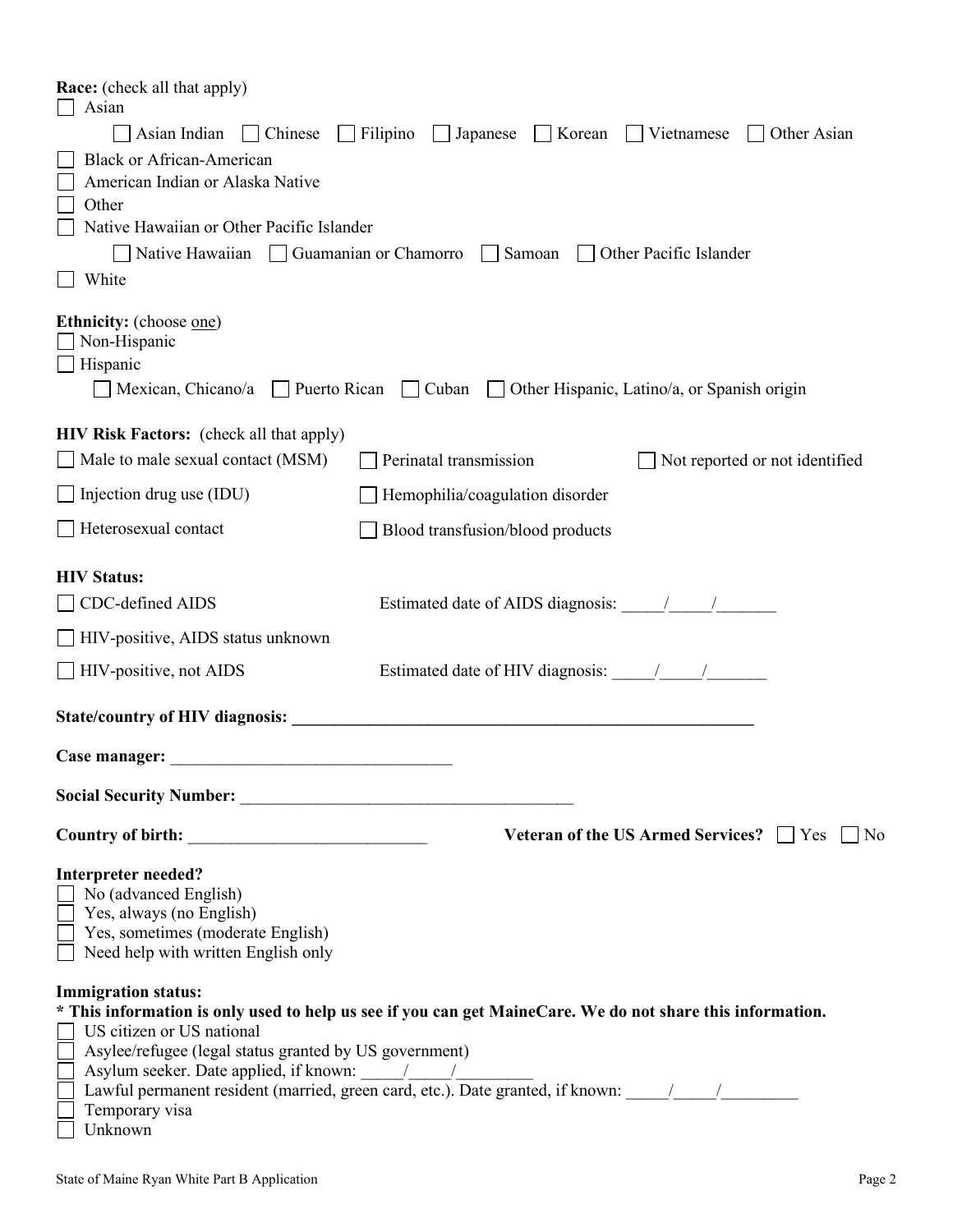| 2. Health Care Coverage |  |  |  |  |
|-------------------------|--|--|--|--|
|-------------------------|--|--|--|--|

**Do you have Private Insurance or COBRA?** 

| $\sim$<br>101<br>valliv.<br>ັ                              | n.<br>iall |
|------------------------------------------------------------|------------|
| n<br>10r<br>vour<br>$\alpha$<br>$\Delta$<br>ັບວ<br>⊥∪<br>▱ |            |

#### **Do you have Medicare?**

| No. | $\Box$ Yes, Medicare Beneficiary ID (MBI):                                                                            |           |  |
|-----|-----------------------------------------------------------------------------------------------------------------------|-----------|--|
|     | If yes, check all that apply:                                                                                         |           |  |
|     | $\Box$ Medicare Part A (covers hospital stays, surgery, lab tests, home health care)                                  |           |  |
|     | $\Box$ Medicare Part B (covers doctor visits and other outpatient care)                                               |           |  |
|     | Medicare Part C (called Medicare Advantage; combined coverage for hospitals, outpatient, and drugs)<br>$\blacksquare$ |           |  |
|     | Medicare Part D (covers prescriptions, usually through a plan with Rx in the name)<br>$\blacksquare$                  |           |  |
|     | Part D Plan Name:                                                                                                     | Plan $\#$ |  |

#### **Do you have MaineCare/Medicaid/CubCare?**

 $\Box$  No  $\Box$  Yes, MaineCare #

| .                                                                                  | $\blacksquare$ $\blacksquare$ $\blacksquare$ $\blacksquare$ $\blacksquare$ $\blacksquare$ $\blacksquare$ $\blacksquare$ $\blacksquare$ |                                            |       |
|------------------------------------------------------------------------------------|----------------------------------------------------------------------------------------------------------------------------------------|--------------------------------------------|-------|
| Do you have military health care (VA benefits, Tricare, etc)? $\Box$ No $\Box$ Yes |                                                                                                                                        |                                            |       |
| Do you have Indian Health Services (IHS) insurance? $\Box$ No $\Box$ Yes           |                                                                                                                                        |                                            |       |
|                                                                                    | Do you have some other form of insurance or pending application?                                                                       |                                            |       |
|                                                                                    | Yes.<br>(insurance type)                                                                                                               | $\blacksquare$ I applied on $\blacksquare$ | date) |
|                                                                                    |                                                                                                                                        |                                            |       |

**3. Household and Income Information**

#### Legal household size:

Legal household includes family members who are related by birth, marriage, adoption, or other legally defined dependent relationship, including legal guardianship.

#### **Total gross annual household income:** \$\_\_\_\_\_\_\_\_\_\_\_\_\_\_\_\_\_\_\_\_\_\_\_\_\_\_

This is income for all members of the legal household, before deductions. If income fluctuates, please estimate what the income will be for the full year.

#### Individual gross **annual** income:  $\$

This is income only for the person applying, before deductions. If income fluctuates, please estimate what the income will be for the full year.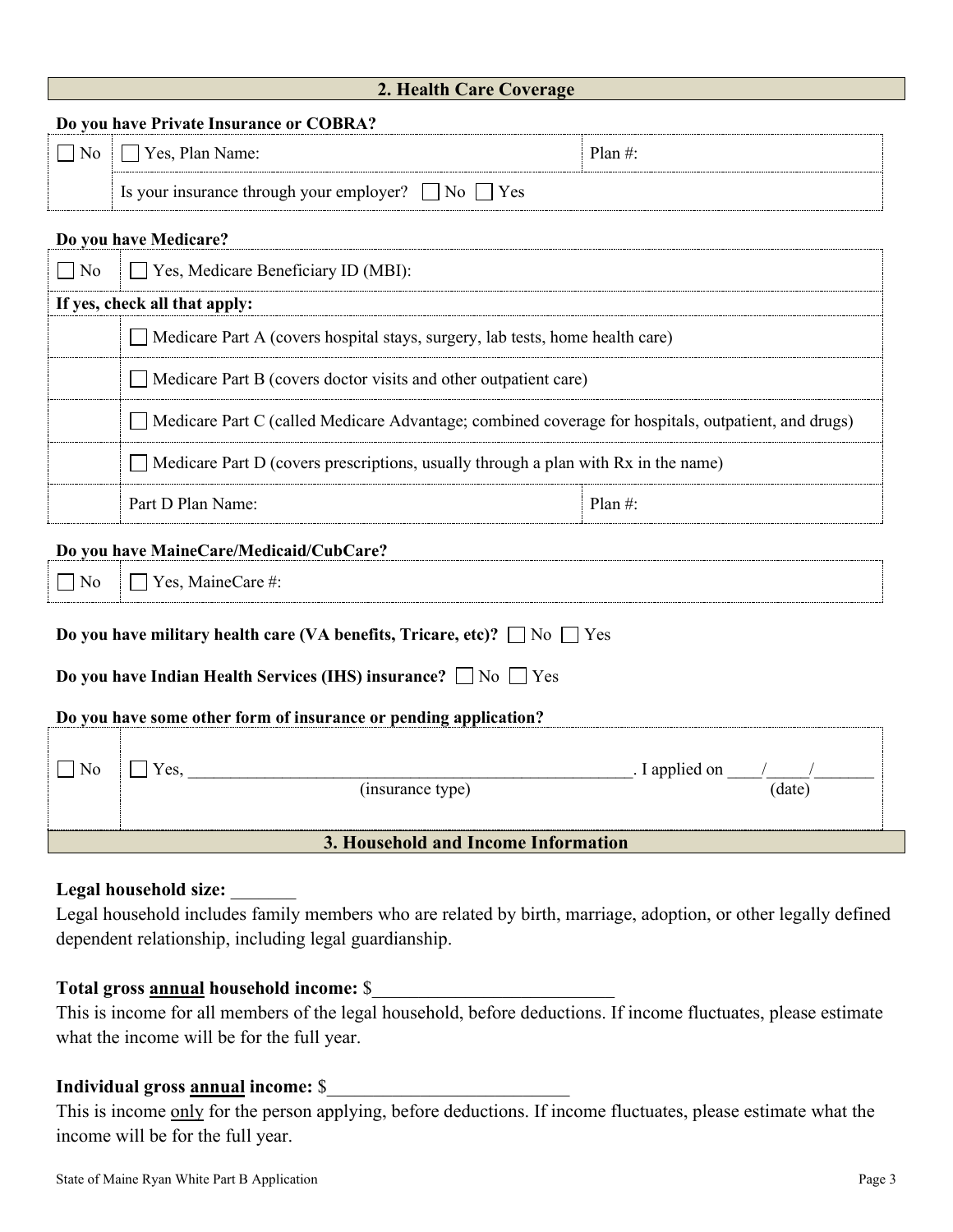#### **4. Client Agreements and Consent to Services**

### **Contact**

#### *Initial to show what types of contact are allowed.*

| It is okay to mail me new sletters and surveys at my address. |
|---------------------------------------------------------------|
| It is okay to call me at my phone number(s).                  |
| It is okay to leave me messages at my phone number(s).        |
| It is okay to text me at this phone number:                   |
| It is okay to e-mail me at this address:                      |

#### **ADAP** *Initial if you want ADAP.*

I understand that some of my information has to be shared to get help from the AIDS Drug Assistance Program (ADAP). I understand that this information will only be shared if it is needed for me to get services. I understand that ADAP has to get information from and give information to those listed on the "**Authorization to Release Information**" form. I understand that I cannot receive ADAP if I do not complete this form.

#### **Program Rules** *Initial all areas below and sign form in order to receive services:*

| I understand that I have to recertify my information every six months for me to receive<br>Ryan White Part B services. I understand that required forms will be mailed to me at my<br>address.                                                                                              |
|---------------------------------------------------------------------------------------------------------------------------------------------------------------------------------------------------------------------------------------------------------------------------------------------|
| I understand that information about me and the services I receive are entered into a<br>computer system and reported to the federal government. I understand that my<br>information has to be reported for me to receive Ryan White Part B services.                                        |
| I understand that my household income must be less than the Ryan White Part B income<br>limit to receive services. I understand that I have to give proof of income. I understand<br>that I have to report any change in income, from any source, within 10 business days of<br>the change. |
| I understand that if I receive a refund for payments the Ryan White Part B Program<br>makes on my behalf, I must send the refund back to the Ryan White Part B Program.                                                                                                                     |
| All information I shared on this form is true.                                                                                                                                                                                                                                              |

### **I want to receive Ryan White Part B services for the next year. I understand that I have to recertify my information in six months.**